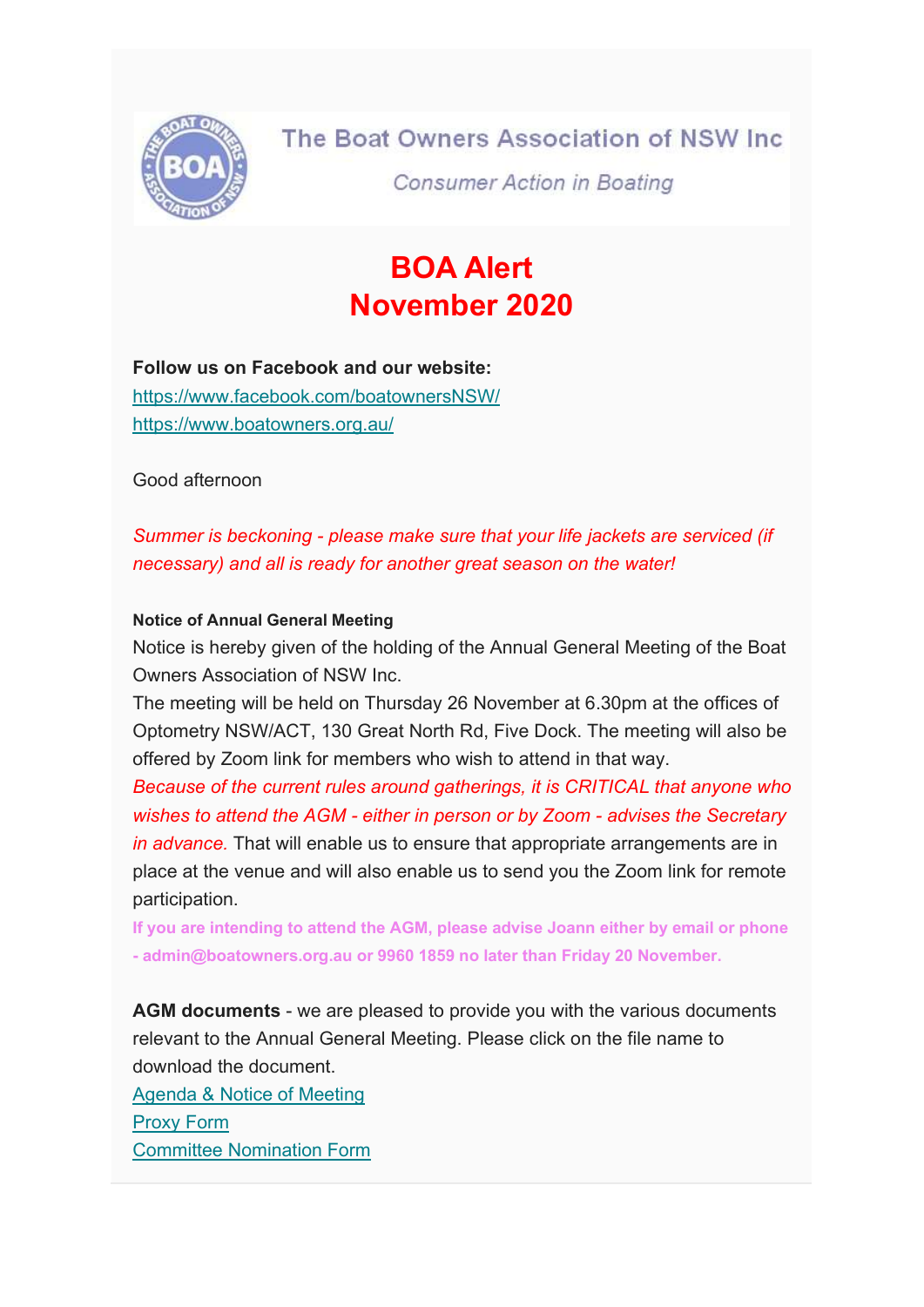#### **Accounts**

#### BIA Launches lifejacket support website



Our colleagues at the Boating Industry Association have launched a new lifejacket website to help boaters ensure they have the right information for a great day on the water.

The BIA developed and built the site on behalf of the Australia New Zealand Safe Boating Education

Group who identified a gap in information for the boating public relating to care and service of lifejackets.

The website www.lifejackets.org.au, is dedicated to providing boaters across the country with a single source of reliable information, especially regarding inflatable lifejackets. Follow the link for more information.

#### Corporate Supporters

We're proud to remind you that a number of high profile marine businesses have agreed to sponsor the activities of BOA through the provision of great deals to BOA members. When you next need marine services, we'd highly recommend these businesses (you can find them on our website as well www.boatowners.org.au)

Australian Boating College Rope Galore Marcel Vaarzon-Morel (Legal services) Australian Marine Consultancy Yachtech Diesel Services Taylor'd Marine Services Statis Marine Electrics Bote-Cote Treharne Moorings

#### New Members

And the BOA is delighted to welcome the following new members, who have joined since July 2020:

Peter Milton Michael Jeffrey John Novak Keith Waller George Tihanyi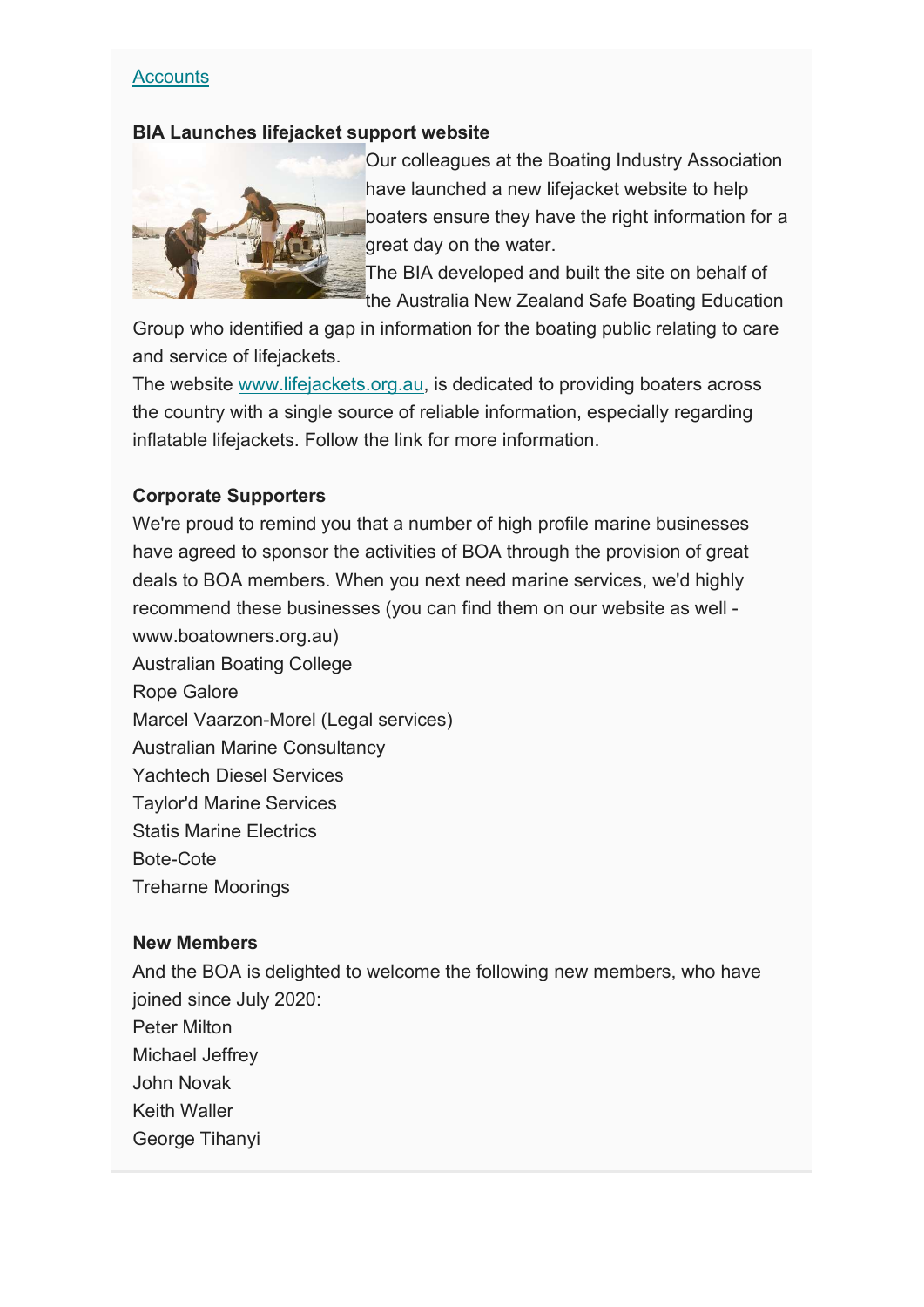## John Kersey Kevin Lucas



#### End Of Life Vessels

Committee members David Lee and David Miles have been spearheading efforts by the BOA to bring more structure and clarity to the very vexed issue of vessels which are nearing (or have reached) the end of their useable lives.

Discussions have commenced with government - we'll keep you informed.

### Float-free EPIRBs

AMSA has announced new requirements for EPIRBS commencing 1 January 2021. This safety alert aims to raise awareness of the need for owners, operators, masters and crew of certain domestic commercial vessels (DCVs) to install a float-free emergency position indicating radio beacon (EPIRB) before 1 January 2021.

You will need to install a float-free EPIRB if your vessel is operating more than two nautical miles from land and:

- is more than 12 m in length, or
- is between 7.5 m and 12 m in length with no level-flotation fitted, and operating in B or C waters
- For full details click here

#### Trailer Boat Owners - Great News on Membership!

In response to representations from members, the Association has agreed to reduce membership fees for owners of trailer boats

to just \$25/year! If you know a trailer boat owner, please pass on the good news - and invite them to join! Just go to www.boatowners.org.au or call Joann on 9960 1859

#### Committee Contacts

The following list shows members appointed to the BOA Committee at its AGM in November 2019, plus members added to the Committee since then. Also included are members who represent BOA in various regions. Surname Code Mobile Email Management President McKinnon Andrew 2046 0412 401 102 andrew@oaansw.com.au